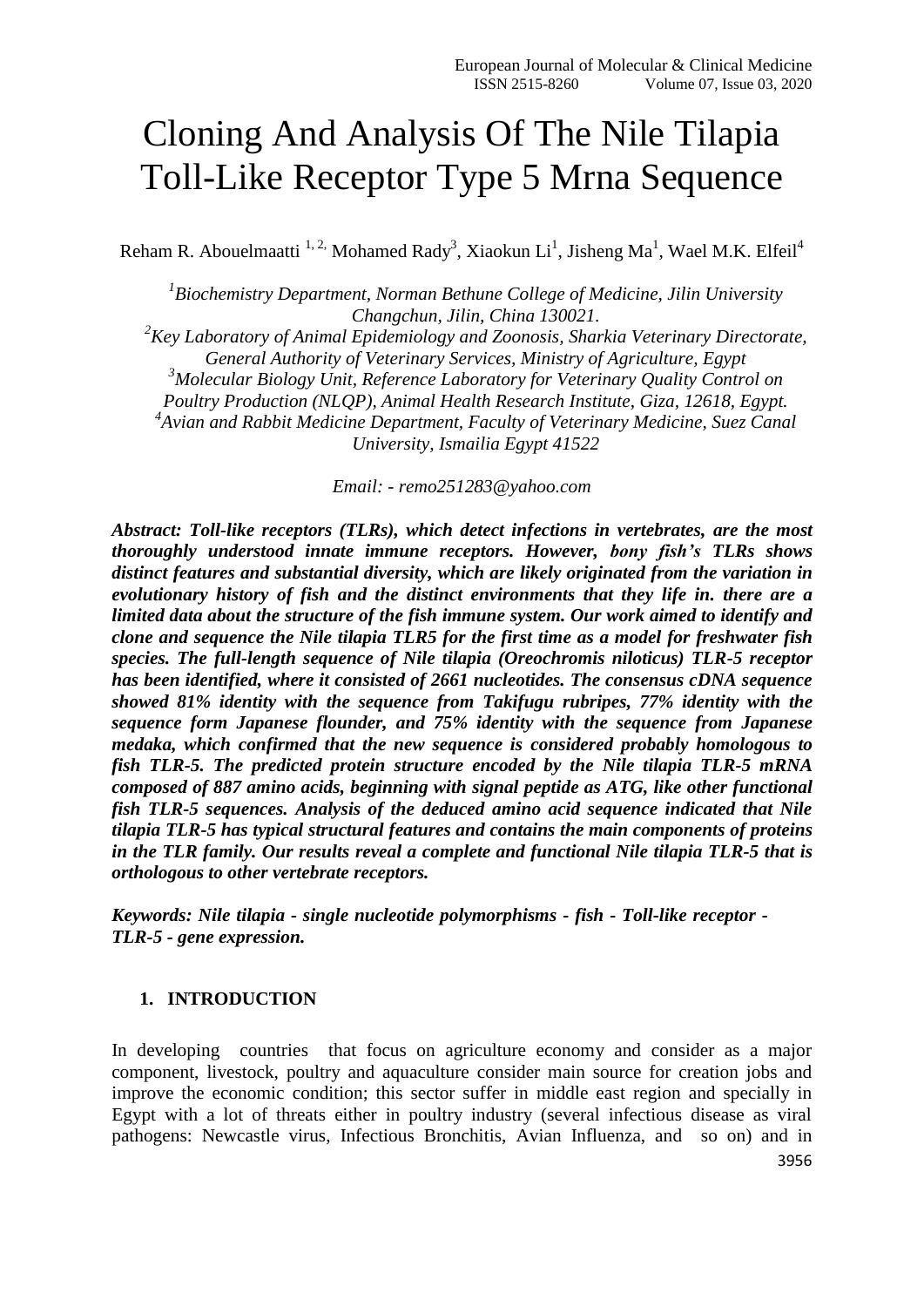livestock sector (food and mouth disease, bovine diarrhoea and so on; bacterial pathogen like salmonella, E-coli..) and in aquaculture farms [1-13]. To overcome the risks of such threats, should make better understanding to the different species immune system structure. The immune system is extremely important in vertebrate life, and much work has been directed toward studying immune system structure in human and murine models; however, limited data are available regarding the immune system in other species, especially fish species [14- 16]. Salmon is considered the major universal fish model, although the salmon immune system may function differently from the immune systems of other fish models. Our work focused on Nile tilapia as a model of freshwater bony fish, as Nile tilapia is one of the major fish subjected to large-scale cultivation worldwide, and little is known about the immune system of Nile tilapia from structural and functional points of view. Therefore, we studied Toll-like receptors (TLRs) in Nile tilapia, and here we show our results concerning Nile tilapia TLR-5. Pathogen-associated molecular patterns (PAMPs) are classes of pathogens associated with molecules recognised by cells of the innate immune system. It is possible to refer to these molecules as small molecular motifs that are retained within a microbe class. In both plants and animals, PAMPs are recognised by TLRs and other pattern recognition receptors (PRRs) [17, 18]. By recognising conserved non-self-molecules, these receptors stimulate innate immune responses that protect the host from infection. An endotoxin located on the bacterial cell membrane, bacterial lipopolysaccharide (LPS), is known to be the prototypical PAMP. TLR receptors are particularly involved in the recognition of one or more patterns; TLR-4 explicitly recognises LPS, recognises bacterial flagellin, and TLR-3 recognises nucleic acid variants generally associated with viruses, such as double-stranded RNA (dsRNA) or unmethylated CpG motifs [14, 16, 19-21]. TLR-3 and TLR-5 are recognised bacterial flagellin and nucleic acid variants commonly associated with viruses, such as double-stranded RNA (dsRNA) or unmethylated CpG motifs; TLR-2 [22-26] or TLR-15 and TLR-21 [27-30] are recognised for lipoteichoic acid from gram-positive bacteria and peptidoglycan, respectively. Although the expression "PAMP" is pretty new, the theory that receptors from multicellular organisms must sense molecules derived from microbes has been debated for several decades, and references to an "endotoxin receptor" are found in most of the early literature. The basic components of the system for vertebrate pathogen identification are TLRs. Even after their standardized general structure, remarkable heterogeneity can be found throughout species in the domain composition of individual TLRs. Typical type-I transmembrane proteins are TLRs and have 3 primary domains: a tandem repeat leucine-rich repeat (LRR) motif that recognises PAMPs, a transmembrane region and a signal-transmitting intracellular Toll/IL-1 receptor (TIR) domain. For the understanding of selective pressures on TLRs, understanding of interspecific distinctions is of particular importance. TLRs are inherent immune system membrane-bound sensors that recognise invariant and distinctive molecular features of invading microbes and are also essential for activating vertebrate adaptive immunity. Genetic variation in TLR genes has been specifically linked to human and livestock differential pathogen outcomes. Nevertheless, it is possible to gain unique insights into the consequence of TLR polymorphisms on the evolutionary ecology of infectious diseases by investigating additional classes of vertebrates that have not yet been extensively studied. TLRs are PRRs that detect and play a role in PAMPs in activating innate and adaptive immune response [24, 25, 31]. Via the detection of LPS, lipopeptides, flagellins, dsRNA and CpG DNA motifs, these receptors play a critical role in host immune responses [27]. The TLR system forms part of an ancient, evolutionarily preserved machinery with homologues found in insects, nematodes, plants, fish, mammals and birds [32]. In non-mammalian vertebrates, including birds and fish, a number of TLR genes have been identified [24]. Among different species, the number of TLR genes varies. Thirteen TLRs have been identified in mammals (TLR-1 through TLR-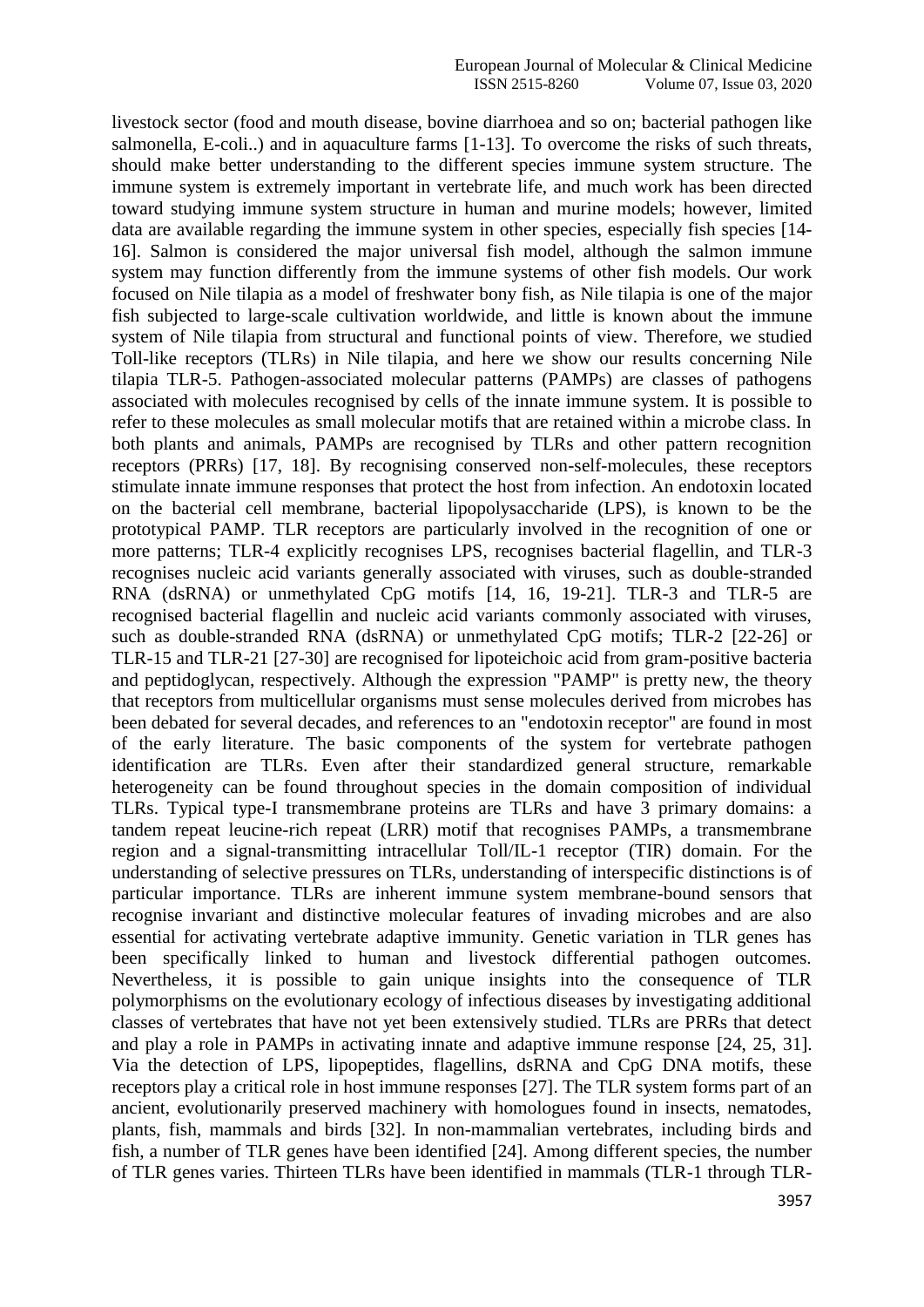13), and these receptors recognise and respond to a wide range of exogenous and endogenous ligands functionally. Of the 13 mammalian TLRs, only the murine genome was identified by TLR-11, TLR-12, and TLR-13. TLR-1 through TLR-5 and TLR-7 through TLR-9 orthologues have been reported in teleost fish, although different studies have suggested that TLR-6 and TLR-10 do not exist in teleost fish [33, 34]. Fish-specific TLRs have been registered, including TLR-18, TLR-19, TLR-20, TLR-21, TLR-22 and TLR-23, in addition to orthologues of TLRs in mammalian species [28, 33, 35, 36]. However, most of these fish TLRs and their components of the signalling cascade exhibit a strong structural resemblance to the TLR system of mammals. Many TLRs are currently only characterised by a limited number of model organisms, including salmon. To our experience, there is almost little data available on Nile tilapia TLRs, which is one of the most extensively farmed fish and is of major economic significance world - wide. Here we're discussing the Nile tilapia TLRs. In human and veterinary medicine, study dedicated to explaining the vast diversity of molecules involved in pathogen identification is of crucial importance. Equally important for understanding the evolutionary biology of host-parasite relationships is such research. Much effort was made to distinguish the components of the immune system in human and mouse models, but much less is actually understood in other organisms regarding the architecture of the immune system [37]. Knowledge relating to any of the many living species can offer new insights into the principles of immune function of vertebrates. Investigations of the fish clade can be especially useful for explaining general patterns of immune system evolution in terrestrial vertebrates. A well-diversified taxon with an origin distinct from that of mammals but with similar physiology is created by fish. Unlike mammals, however, our knowledge of the molecular structure of the immune system of fish is limited [21, 36].In order to investigate the universal validity of the results obtained in humans and mice, new models are needed for these reasons; we have therefore chosen Nile tilapia as a representative freshwater fish [33, 38-41].

# **2. MATERIALS AND METHODS**

# **2.1 Samples**

Kidney, brain, spleen, intestine, muscle, liver, gill, heart and skin samples were obtained from Oreochromis niloticus. Nile tilapia were bought as live mature fish from a standard farm and held under observation for 5 days to make sure they were free from any clinical infections. Then at -80°C, the samples have been collected and processed.

# **2.2 Primer design**

The complete TLR-5 mRNA sequences have been retrieved from GenBank for rainbow trout (Oncorhynchus mykiss), Takifugu rubripes (Fugu rubripes), Larimichthys crocea (large yellow croaker), Paralichthys olivaceus (Japanese flounder), and Epinephelus coioides (orange-spotted grouper). Using the ClustalW software, the sequences were aligned, in which we designed degenerative primers that matched the alignment of the sequence to clone short sequences. Then to obtain the full-length sequence from both the 3 'and 5' directions, we used the RACE method with the SMARTer RACE cDNA Amplification Package (Clontech, CA, USA) according to the manufacturer's instructions. In our laboratory, all primers were designed to (unpublished data).

# **2.3 Molecular cloning of Nile tilapia TLR-5**

Complete RNA was obtained by TRIzol (Invitrogen, USA) from fish kidney, brain, spleen, skin, intestine, muscle, liver, gill, heart and skin samples as per the manufacturer's protocol. RNA samples were used according to the manufacturer's instructions to synthesise the cDNA library in a 10 μl reaction mixture using a BioRT cDNA First Strand Synthesis Package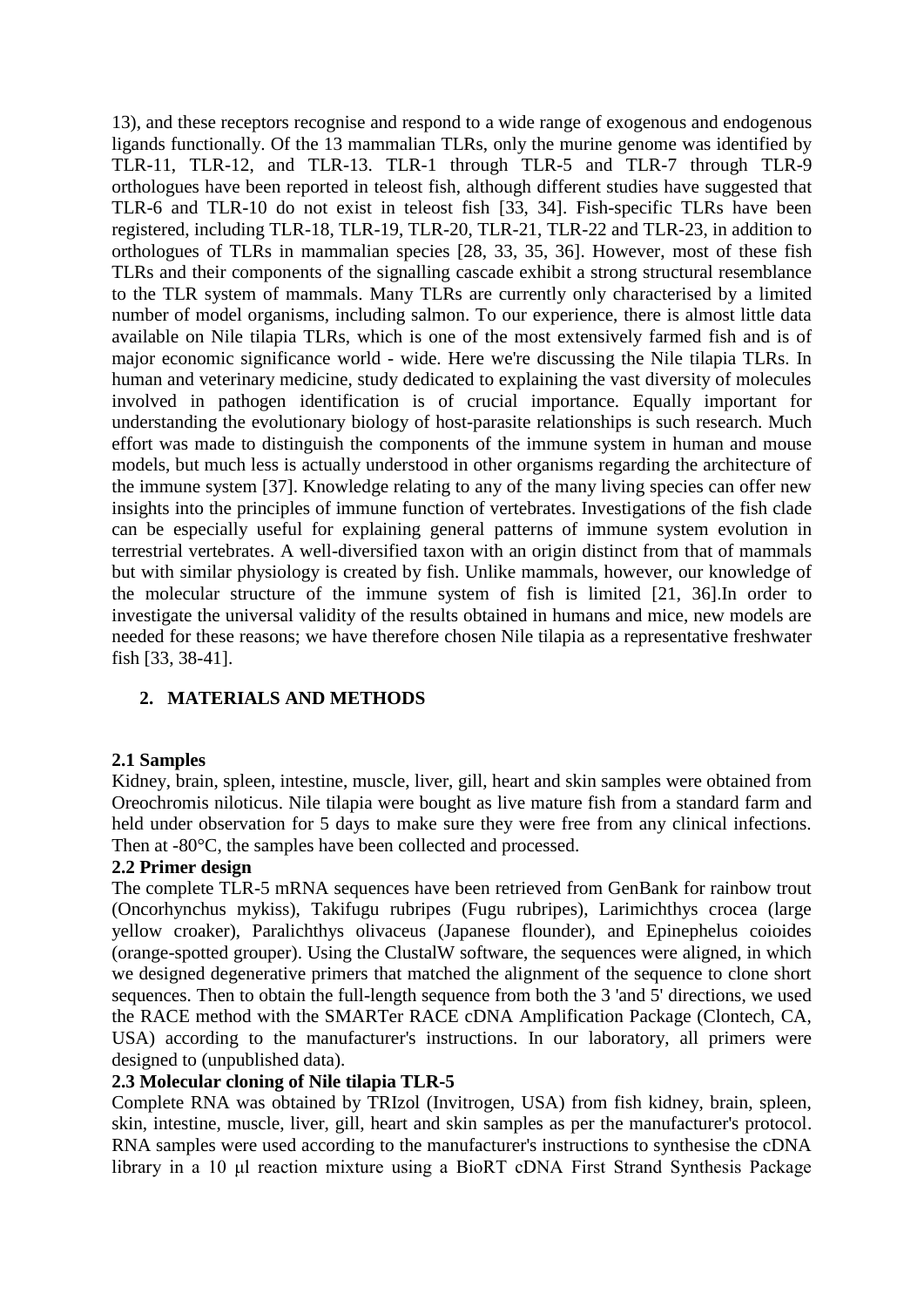(Hangzhou Boiler, China). Using common primers, PCR amplification was performed to amplify the target gene using Ex Taq polymerase (Takara Bio, Dalian, China) as per the manufacturer's protocol and as used previous established protocol [17, 18, 42]. In order to obtain the full-length sequence from the 3 'and 5' ends, we used the SMARTer RACE cDNA Amplification Package (Clontech, USA) as instructed by the manufacturer and previously established protocol [17, 18].

# **2.4 Sequence analysis**

Nucleotide BLAST has been used to scan for GenBank with the TLR-5 mRNA Tilapia fish genome, and the translated amino acids were scanned for the BLAST protein to decide if any other cloned gene was associated with the new sequence. The TLR-5 Nile tilapia sequence was contrasted with the known TLR-5 mRNA sequences of various species retrieved from GenBank and matched with ClustalW in the programme MEGA-5 [43]. From the amino acid alignments, a phylogenetic tree was built using the neighbour-joining process, with the options of pairwise deletion, All phylogenetic analyses were performed by MEGA-5 software [30, 43]. The extracellular, transmembrane, and cytoplasmic domains of these sequestrating proteins. The extracellular, transmembrane, and cytoplasmic domains of these protein sequences were predicted with the analysis tools provided at the following websites: [http://smart.embl-heidelberg.de](http://smart.embl-heidelberg.de/) and [http://split.pmfst.hr.](http://split.pmfst.hr/)

### **3. RESULTS AND DISCUSSION**

### **3.1 Identity results for Nile tilapia TLR-5**

The Nile tilapia TLR-5 full mRNA sequence was registered in the NCBI GenBank database under accession no. Such as JQ809461. The sequence composed of 2661 nucleotides, and 81 percent identity with Takifugu rubripes, 77 percent identity with Japanese flounder, and 75 percent identity with Japanese medaka were shown by the consensus cDNA sequence, which indicated that the new sequence is likely homologous to TLR-5 fish. The predicted protein encoded by the TLR-5 mRNA sequence of Nile tilapia consists of 887 amino acids, starting with ATG, which is identical to the TLR-5 sequence of other fishes. The composition of the amino acids of the encoded polypeptide is defined in the chart in Fig 1.

**Figure 1; chart explain the amino acid composition and percentage of the encoded poly peptide in the Nile tilapia TLR-5 mRNA**



# **3.2 Transmembrane and domain structure results**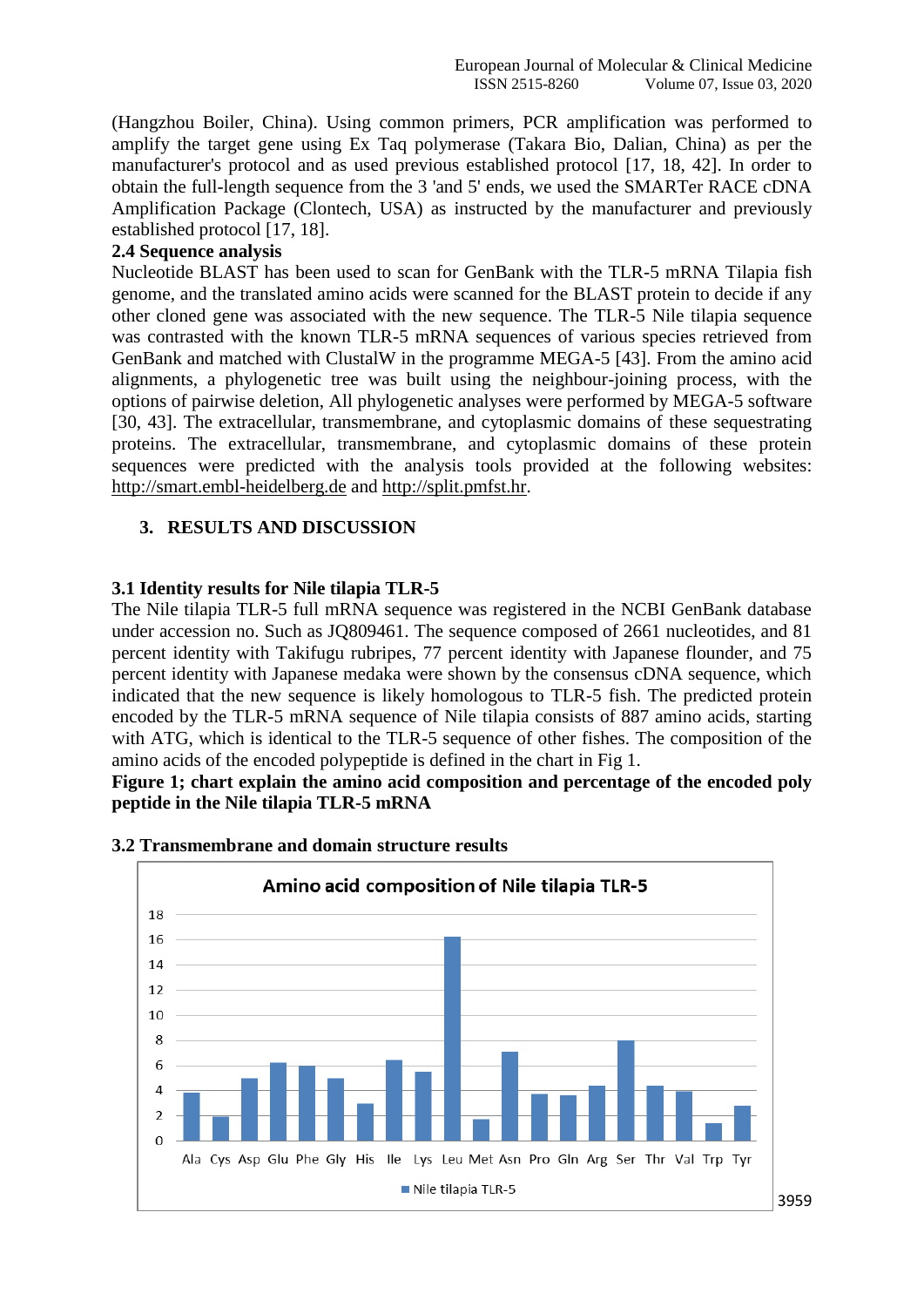The SMART web tool was used to calculate the Nile tilapia TLR-5 domain structure; Nile tilapia TLR-5 began with a signal peptide (20 amino acids from 1-20), followed in the extracellular region by 9 LRR domains (residues 44-554) and one C-terminal LRR domain (LRR-CT, residues 587-638) and in the cytoplasmic region by a TIR domain (residues 702- 851), as shown in Figure 2. A number of available amino acids is included in the encoded amino acids, with 20 distinct amino acids in total. Leucine was the most popular encoded amino acid and tryptophan was the least common amino acid. As shown in Figs 2 and 3, we developed a chart to display the quantities and ratios of the encoded amino acids in Nile tilapia TLR-5.

**Figure 2: Nile tilapia TLR-5 repeat, motifs, domains and feature structures in comparison to Japanese flounder, Japanese medaka and fuku rubripes TLR-5** 

**Confidently predicted domains, repeats, motifs and features structure of Nile tilapia TLR-5 in comparison with Japanese flounder, Fugu rubripes and Japanese medaka TLR-5**



**Predicted Japanese medaka TLR-5**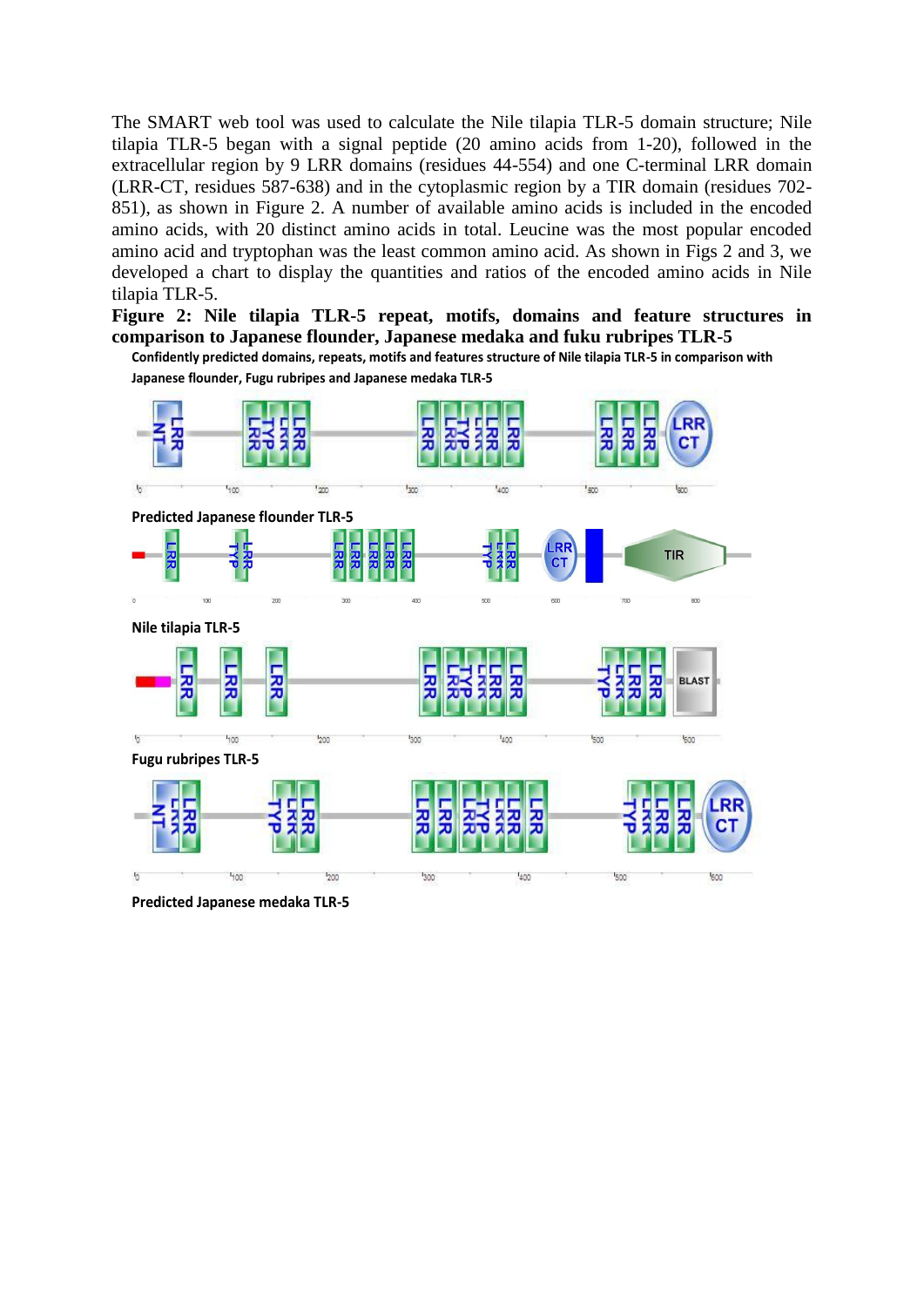### **Figure 3; transmembrane structure of Nile tilapia TLR-5 showing the size and position of its motifs done by SMART analysis web-based application.**

| Name                 | Start A      | End | E-value     |
|----------------------|--------------|-----|-------------|
| signal peptide       | $\mathbf{1}$ | 20  | <b>NIA</b>  |
| <b>LRR</b>           | 44           | 68  | 28.4        |
| LRR_TYP              | 144          | 167 | 0.00389     |
| LRR                  | 285          | 307 | 45.8        |
| LRR                  | 308          | 331 | 269         |
| <b>LRR</b>           | 335          | 356 | 73.8        |
| LRR                  | 357          | 380 | 0.93        |
| LRR                  | 381          | 405 | 13.3        |
| LRR_TYP              | 507          | 530 | 0.0667      |
| LRR                  | 531          | 554 | 5.26        |
| <b>LRRCT</b>         | 587          | 638 | $1.26e - 7$ |
| transmembrane region | 651          | 673 | 727         |
| <b>TIR</b>           | 702          | 851 | $6.59e-14$  |

#### Table contain Fugu rubripesTLR-5 confidently predicted domains, repeats, motifs and features

| Name           | Start A      | End | E-value    |
|----------------|--------------|-----|------------|
| signal peptide | $\mathbf{1}$ | 21  | <b>N/A</b> |
| low complexity | 22           | 37  | <b>N/A</b> |
| LRR            | 45           | 67  | 261        |
| <b>LRR</b>     | 93           | 116 | 31.8       |
| LRR            | 143          | 166 | 0.133      |
| <b>LRR</b>     | 311          | 334 | 60.6       |
| LRR            | 337          | 359 | 176        |
| LRR_TYP        | 360          | 383 | 0.00632    |
| <b>LRR</b>     | 384          | 404 | 51.2       |
| LRR            | 406          | 428 | 32.7       |
| LRR_TYP        | 511          | 534 | 0.000908   |
| <b>LRR</b>     | 535          | 558 | 7.57       |
| LRR            | 559          | 580 | 103        |

#### Table contain Japanese medaka TLR-5 confidently predicted domains, repeats, motifs and features

| LRRNT        | 19  | 50  | 3.07   |
|--------------|-----|-----|--------|
| LRR          | 46  | 68  | 55.7   |
| LRR_TYP      | 144 | 167 | 0.0472 |
| LRR          | 169 | 192 | 75.9   |
| LRR          | 289 | 311 | 51.2   |
| <b>LRR</b>   | 312 | 335 | 18.1   |
| LRR          | 338 | 360 | 5.88   |
| LRR_TYP      | 361 | 384 | 0.0236 |
| LRR          | 385 | 405 | 32.7   |
| LRR          | 407 | 430 | 89.8   |
| LRR_TYP      | 514 | 537 | 0.0136 |
| <b>LRR</b>   | 538 | 561 | 7.36   |
| LRR          | 562 | 583 | 48.4   |
| <b>LRRCT</b> | 592 | 643 | 0.0492 |

### **3.3 Phylogenetic analysis**

Depending on the amino acid sequence of TLR-5, which was retrieved from NCBI database, we used two techniques to create phylogenetic trees (Neighbour-joining and maximum parsimony). By using translated Nile tilapia amino acid sequence and almost all of the recognised amino acid sequences found in NCBI database, the phylogenetic study was carried out. The phylogenetic analysis showed that Nile tilapia TLR-5 is closely related to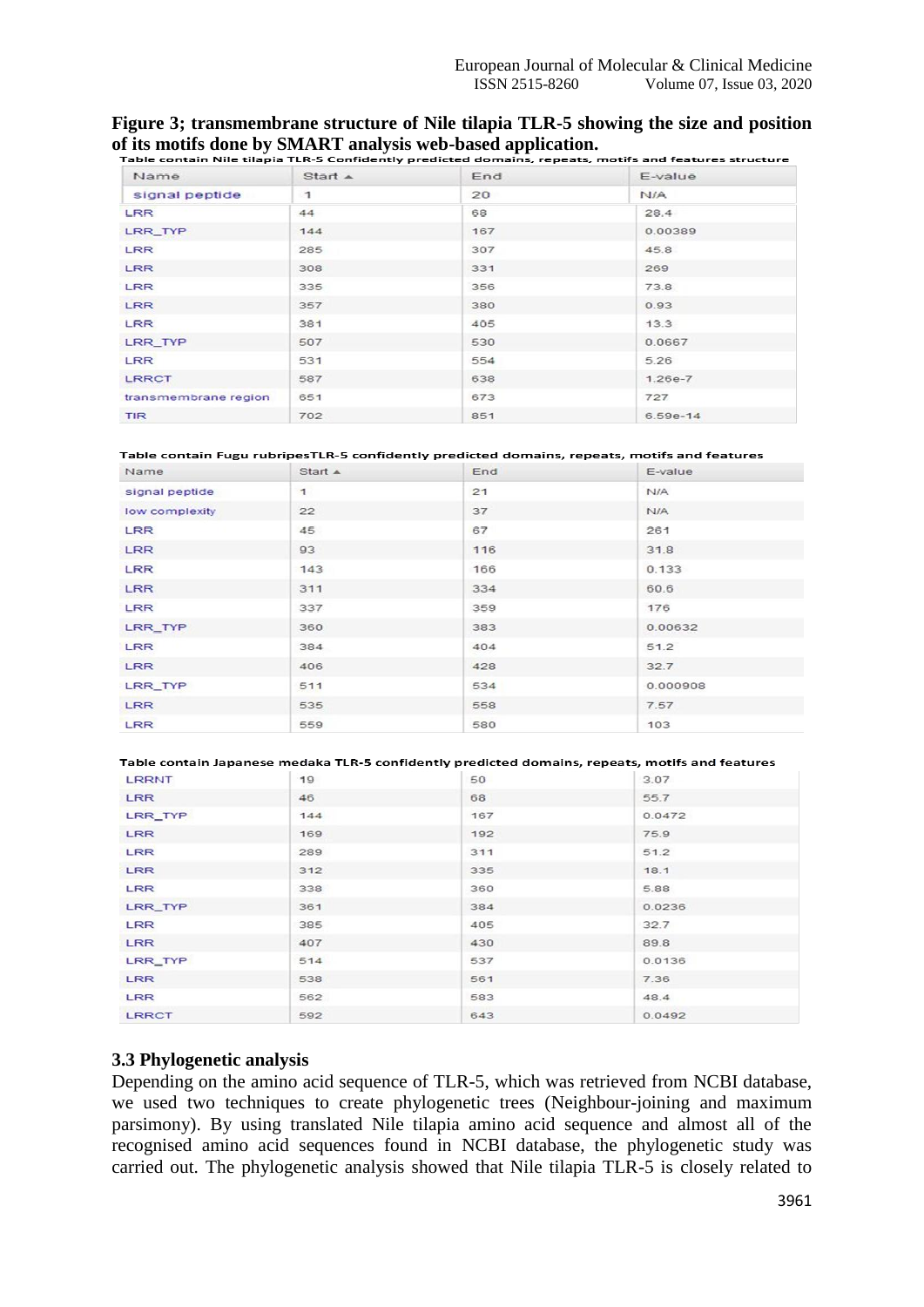Fugu rubripes TLR-5, Japanese flounder TLR-5 and Takifugu rubripes TLR-5. The two phylogenetic approaches yielded almost the same results. The composition of the TLR-5 amino acid sequence of Nile tilapia is generally identical to that of other known TLR-5 sequences, with 36-48 percent identity to different vertebrate sequences; 71 percent identity to rainbow trout (Oncorhynchus mykiss), Japanese flounder (orange-spotted grouper), Paralichthys olivaceus (Japanese flounder) and Larimichthys crocea (large yell crocea); TLR-5; 68% identity to *Takifugu rubripes* (*Fugu rubripes*) TLR-5; and 39% identity to chicken TLR-5 sequences, as shown in Fig 4.

# **Figure 4: phylogenetic analysis of Nile tilapia TLR-5 against available vertebrates TLR-5 models**

**Phylogenetic analysis of Nile tilapia TLR-5 with known vertebrates TLR-5**



# **3.4 Expression of Nile tilapia TLR-5**

Highly expressed in the kidney, brain, spleen, intestine, muscle, liver, gills, and heart and skin was the transcript of Nile tilapia TLR-5. After reverse transcription, semi-quantitative PCR revealed variations in the level of expression between the tissues studied, with the highest expression in the spleen, muscle, liver, kidney, and intestine, and lower levels of expression in the gill and heart, as shown in Figure 5.

**Figure 5: Expression of the Nile tilapia TLR-5**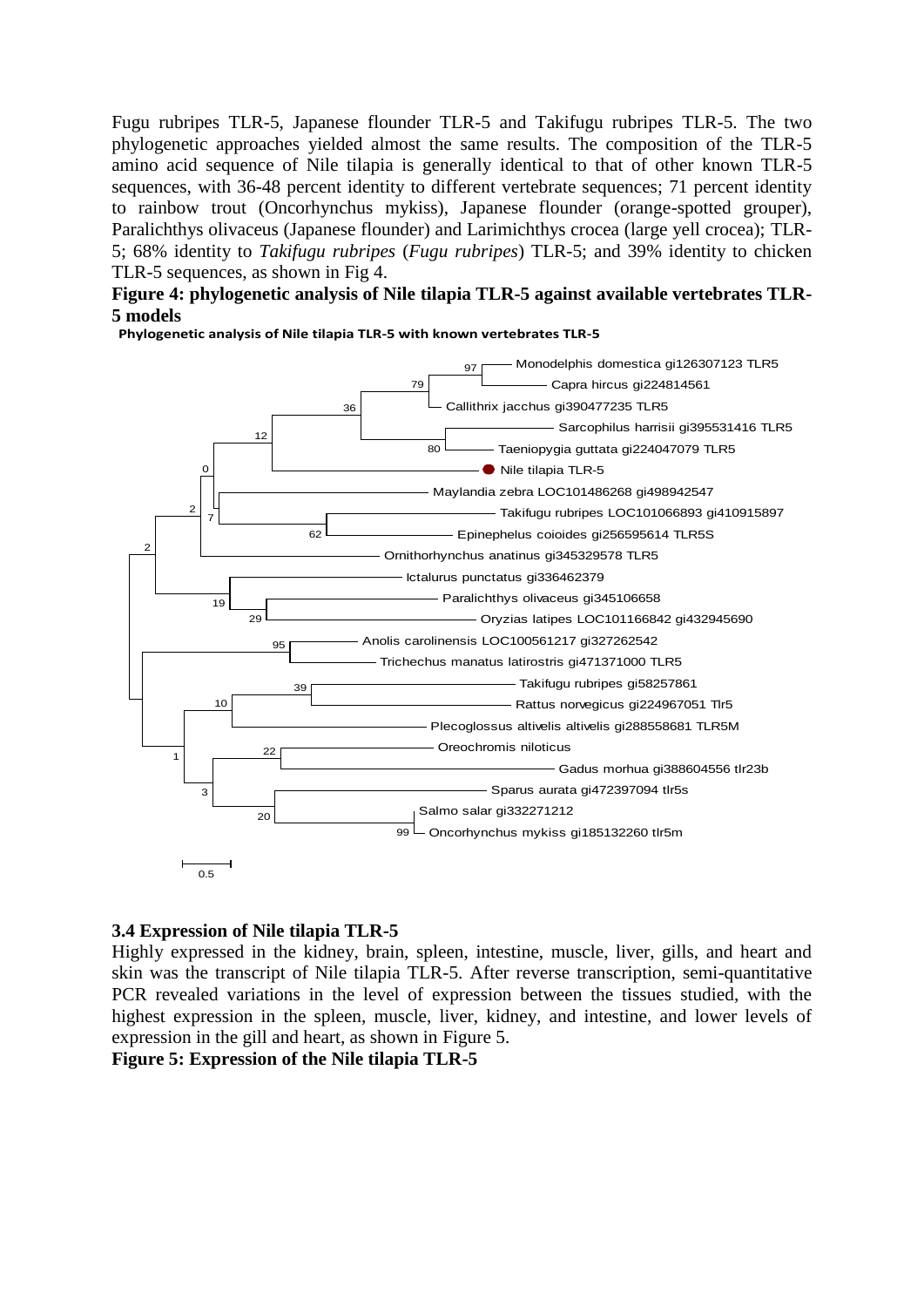

**3.5 The predicted 3D crystal structures of the extracellular domain of the protein** Here, we present the crystal structures of the extracellular domain of Nile tilapia TLR-2, which were predicted by the CPHmodels 4.0 Server (Fig 6).





# 4. **DISCUSSION**

Since many studies have concentrated on non-fish vertebrates, this is the first study to classify Nile tilapia TLR-5. Tilapia fish TLR-5, which is considered a homolog for Fugu rubripes, Japanese flounder, Japanese medaka, orange-spotted grouper, zebrafish and other TLR-5 vertebrate proteins, is mentioned in our findings. The molecular analysis revealed that with 71 percent identity, the Nile tilapia receptor is very similar to the Japanese flounder and Japanese medaka receptors, and closer to the Fugu rubripes receptor than the Japanese flounder receptor; those data agreed on with previous reports focus on the variation in Nile Tilapia TLR-1/3 with other species [17, 18]. The Nile tilapia receptor transmembrane composition analysis showed that the Japanese flounder and Japanese medaka proteins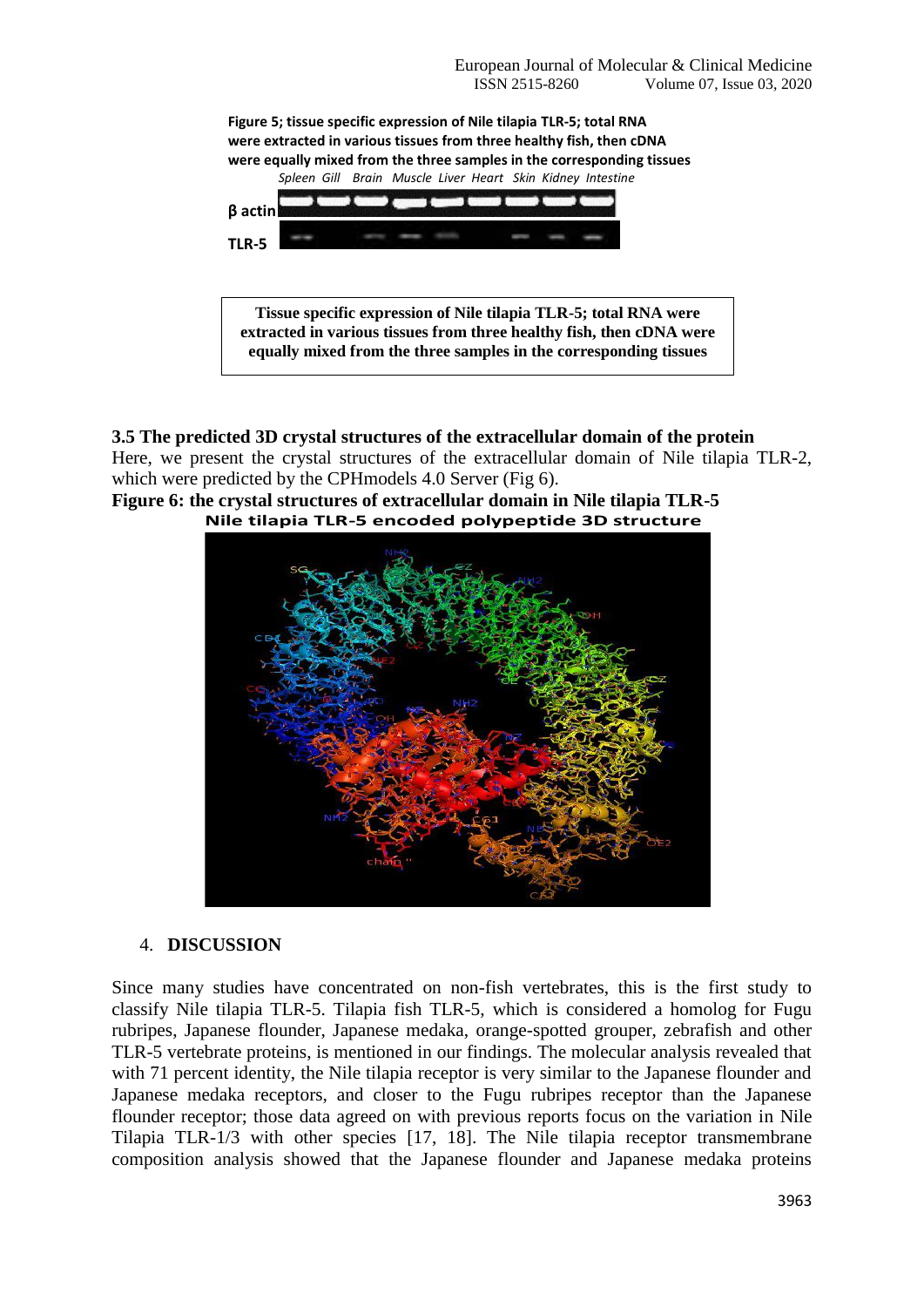contain one motif that is absent in tilapia, while tilapia has one special motif, and at the beginning of the gene, zebrafish, Japanese flounder, and Japanese medaka share the same signal peptide (Fig 3) those structure match with the previous degree of identity between other fish species [44]. There are 143 amino acids in the Nile tilapia TIR domain, while 139 amino acids are in the Japanese flounder series, which could be due to uneven selective pressure throughout evolution. In addition, the duck sequence revealed a special LRR domain absent in rainbow trout and orange-spotted grouper at position 128-150, as shown in Fig 1 which similar to the main common structure to the murine and human toll like repceptor-5 models as previous described [45-47]; which confirm that the newly cloned receptor is orthologue to the vertebrate TLR-5 not paralogue . The variation in immune responses to microbes among Nile tilapia and other fish species may play a role in this domain. The expression of Nile tilapia TLR-5 is highly expressed in the kidney, brain, spleen, intestine, muscle, liver, gills, heart and skin, but differs between the various tilapia organs, as shown in Fig 3.

### **5. CONCLUSION**

This study provides the first ever report on the existence of TLR-5 in Nile tilapia, including its transmembrane structure, amino acid composition and distribution in the tissues of fish, is given in this research. Based on its phylogenetic similarity to vertebrate models, Nile tilapia TLR-5 is considered to be a fully functional orthologue of the vertebrate protein.

# **CONFLICTS OF INTEREST**

All authors have no conflicts of interest.

### **6. ACKNOWLEDGEMENTS**

Financial Support: This work was supported by the Program for Changjiang Scholars and the Innovative Research Team in University (PCSIRT; No. IRT0923).

### **REFERENCES**

- [1] 1. Talat, S., et al., *Comparison of the effectiveness of two different vaccination regimes for avian influenza H9N2 in broiler chicken.* Animals, 2020. **10**(10): p. 1-12.
- [2] 2. Dia, M.S., et al., *Occurrence of avian influenza h5n1 among chicken, duck farms and human in Egypt.* American Journal of Animal and Veterinary Sciences, 2019. **14**(1): p. 26-32.
- [3] 3. Sedeik, M.E., et al., *Variations in Pathogenicity and Molecular Characterization of Infectious Bursal Disease Virus (IBDV) In Egypt.* American Journal of Animal and Veterinary Sciences, 2018. **13**(2): p. 76-86.
- [4] 4. El Sayed, M., et al., *Evaluation of the antibody response of two local Saudi lines and commercial chickens vaccinated against newcastle diseases virus and infectious bursal disease virus.* Scientific Journal of King Faisal University, 2019. **20**(2): p. 105-113.
- [5] 5. Sultan, H.A., et al., *Efficacy of Clade 2.3.2 H5-Recombinant Baculovirus Vaccine in Protecting Muscovy and Pekin Ducks from Clade 2.3.4.4 H5N8 Highly Pathogenic Avian Influenza Infection.* Avian Dis, 2019. **63**(sp1): p. 219-229.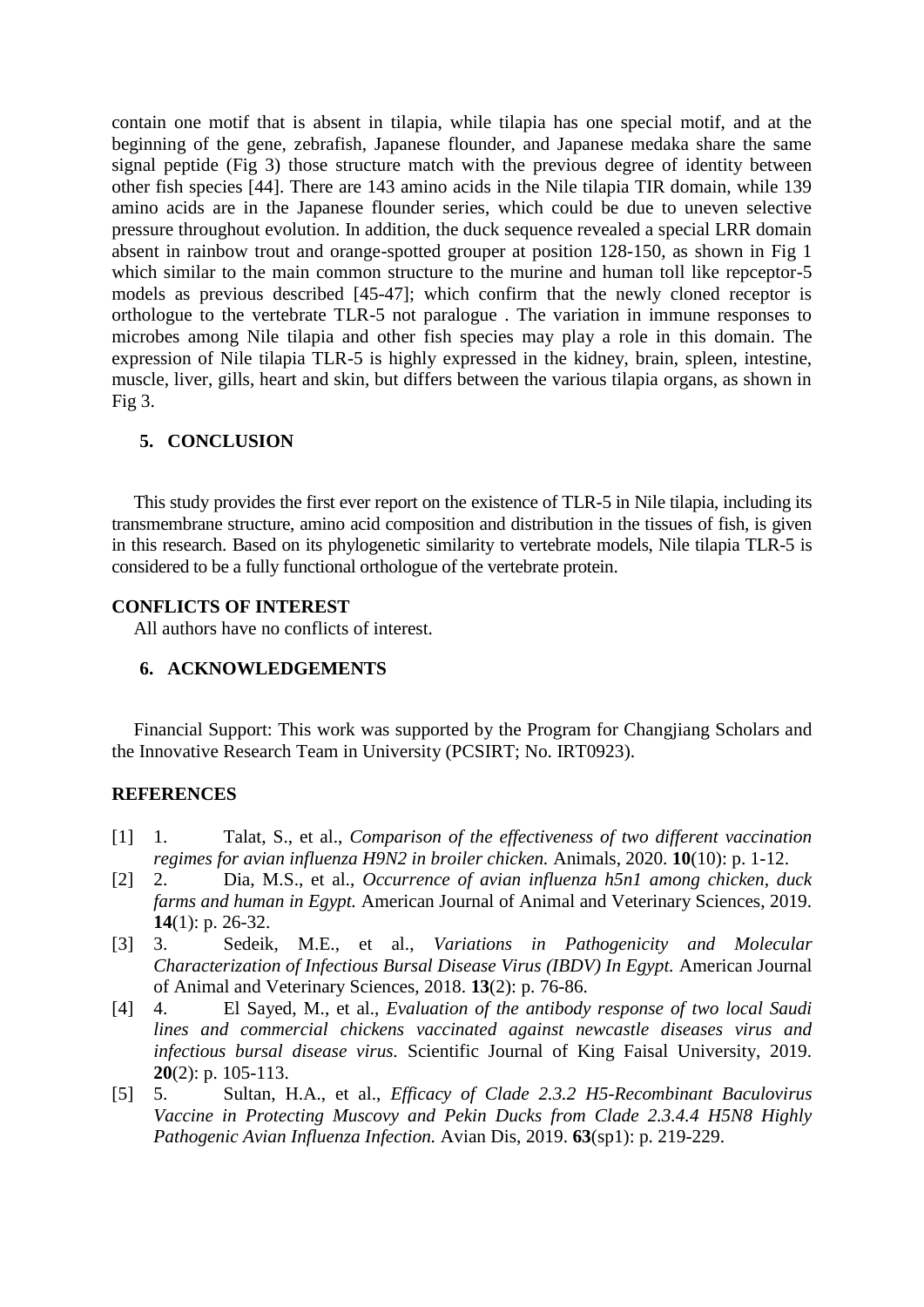- [6] 6. Ayoub, M.A., et al., *Evaluation of some vaccination programs in protection of experimentally challenged broiler chicken against newcastle disease virus.* American Journal of Animal and Veterinary Sciences, 2019. **14**(3): p. 197-206.
- [7] 7. Elhady, M.A., et al., *Field efficacy of an attenuated infectious bronchitis variant 2 virus vaccine in commercial broiler chickens.* Veterinary Sciences, 2018. **5**(2).
- [8] 8. Sultan, H.A., et al., *Protective efficacy of the Newcastle disease virus genotype VII–matched vaccine in commercial layers.* Poultry Science, 2020. **99**(3): p. 1275-1286.
- [9] 9. Elfeil, W.K., et al., *Prevalence and Genotypic Analysis and Antibiotic Resistance of Salmonella Species Isolated from Imported and Freshly Slaughtered Chicken.* American Journal of Animal and Veterinary Sciences, 2020. **15**(2): p. 134- 144.
- [10] 10. Fawzy, M., et al., *Efficacy of inactivated velogenic Newcastle disease virus genotype VII vaccine in broiler chickens.* Veterinary Research Forum, 2020. **11**(2): p. 113-120.
- [11] 11. Sultan, H.A., et al., *Protective Efficacy of Different Live Attenuated Infectious Bronchitis Virus Vaccination Regimes Against Challenge With IBV Variant-2 Circulating in the Middle East.* Frontiers in Veterinary Science, 2019. **6**: p. 341.
- [12] 12. Rady, M., et al., *Correlation between ESβL Salmonella Serovars Isolated from Broilers and their Virulence Genes.* Journal of the Hellenic Veterinary Medical Society, 2020. **71**(2): p. 2163-2170.
- [13] 13. Abozeid, H.H., et al., *Development of a recombinant Newcastle disease virusvectored vaccine for infectious bronchitis virus variant strains circulating in Egypt.* Veterinary Research, 2019. **50**(1): p. 12.
- [14] 14. Kaiser, P., *The avian immune genome a glass half-full or half-empty?* Cytogenetic and Genome Research, 2007. **117**(1-4): p. 221-230.
- [15] 15. Elfeil, W.M.K., et al., *Molecular characterization and analysis of TLR-1 in rabbit tissues.* Central European Journal of Immunology, 2016. **41**(3): p. 236-242.
- [16] 16. Elfeil, W.K., et al., *Identification, cloning, expression of a novel functional anasplatyrhynchos mRNA TLR4.* Journal of Animal and Veterinary Advances, 2012. **11**(10): p. 1727-1733.
- [17] 17. Abouelmaatti, R.R., et al., *Genetic characterization, cloning, and expression of Toll-like Receptor 1 mRNA Oreochromis niloticus.* Veterinarski Arhiv, 2020. **90**(2): p. 193-204.
- [18] 18. Abouelmaatti, R.R., et al., *Cloning and analysis of Nile tilapia Toll-like receptors type-3 mRNA.* Central-European Journal of Immunology, 2013. **38**(3): p. 277- 282.
- [19] 19. Leveque, G., et al., *Allelic variation in TLR4 is linked to susceptibility to Salmonella enterica serovar typhimurium infection in chickens.* Infection and Immunity, 2003. **71**(3): p. 1116-1124.
- [20] 20. Zhang, C., et al., *SIGIRR inhibits toll-like receptor 4, 5, 9-mediated immune responses in human airway epithelial cells.* Molecular Biology Reports, 2011. **38**(1): p. 601-609.
- [21] 21. Elfeil, W.K., et al., *Identification, Cloning, Expression of a Novel Functional Anas platyrhynchos mRNA TLR4.* Journal of Animal and Veterinary Advances, 2012. **11**(10): p. 1727-1733.
- [22] 22. Fuku, A., et al., *Molecular cloning and functional characterization of chicken toll-like receptors - A single chicken toll covers multiple molecular patterns.* Journal of Biological Chemistry, 2001. **276**(50): p. 47143-47149.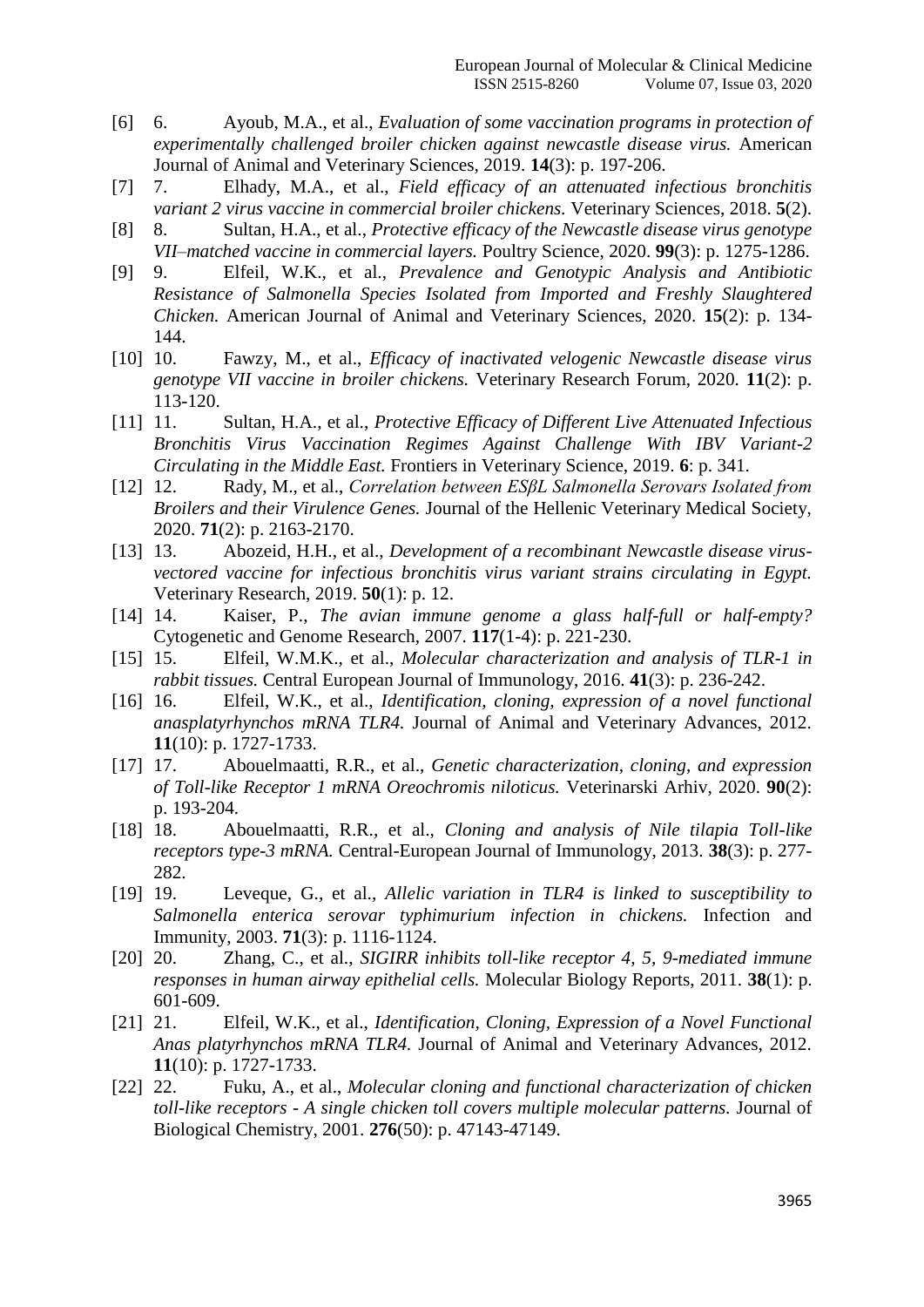- [23] 23. Elfeil, W., E. Soliman, and M. Sobeih, *Epidemiological Studies on Environmental Pollution in Poultry Farms*. 2011, Munich, Germany: GRIN Publishing GmbH. 233.
- [24] 24. Roach, J.C., et al., *The evolution of vertebrate Toll-like receptors.* Proceedings of the National Academy of Sciences of the United States of America, 2005. **102**(27): p. 9577-9582.
- [25] 25. Miggin, S.M. and L.A.J. O'Neill, *New insights into the regulation of TLR signaling.* Journal of Leukocyte Biology, 2006. **80**(2): p. 220-226.
- [26] 26. Abouelmaatti, R.R., et al., *Cloning and analysis of Nile tilapia Toll-like receptors type-3 mRNA.* Centr Eur J Immunol, 2013. **38**(3): p. 277-282.
- [27] 27. Werling, D., et al., *Variation matters: TLR structure and species-specific pathogen recognition.* Trends in Immunology, 2009. **30**(3): p. 124-130.
- [28] 28. Li, Y.-W., et al., *Molecular cloning of orange-spotted grouper (Epinephelus coioides) TLR21 and expression analysis post Cryptocaryon irritans infection.* Fish & shellfish immunology, 2012. **32**(3): p. 476-81.
- [29] 29. Ramasamy, K.T., et al., *Molecular Characterization of Coding Sequence and mRNA Expression Pattern of Toll-like Receptor 15 in Japanese Quail (Coturnix japonica) and Indigenous Chicken Breeds (Aseel and Kadaknath).* Journal of Poultry Science, 2011. **48**(3): p. 168-175.
- [30] 30. Abouelmaatti, R., et al., *Pattern Recognition Receptors mini review.* Global Animal Science Journal, 2013. **1**(1): p. 11-17.
- [31] 31. Jin, M.S. and J.O. Lee, *Structures of the toll-like receptor family and its ligand complexes.* Immunity, 2008. **29**(2): p. 182-191.
- [32] 32. Beutler, B. and M. Rehli, *Evolution of the TIR, tolls and TLRs: functional inferences from computational biology.* Curr Top Microbiol Immunol, 2002. **270**: p. 1- 21.
- [33] 33. Rebl, A., T. Goldammer, and H.M. Seyfert, *Toll-like receptor signaling in bony fish.* Vet Immunol Immunopathol, 2010. **134**(3-4): p. 139-50.
- [34] 34. Elfeil, W.K.M., W. Han, and R.R. Abouelmaatti, *Newcastle-Avian flu recombinant vaccine in embryonated eggs and chicks:*. July 13, 2012 ed. 2012, Germany: LAP LAMBERT Academic Publishing 80.
- [35] 35. Matsumoto, M., et al., *Toll-like receptor 3: A link between toll-like receptor, interferon and viruses.* Microbiology and Immunology, 2004. **48**(3): p. 147-154.
- [36] 36. Rajendran, K.V., et al., *Pathogen recognition receptors in channel catfish: I. Identification, phylogeny and expression of NOD-like receptors.* Dev Comp Immunol, 2012. **37**(1): p. 77-86.
- [37] 37. Acevedo-Whitehouse, K. and A.A. Cunningham, *Is MHC enough for understanding wildlife immunogenetics?* Trends in Ecology & Evolution, 2006. **21**(8): p. 433-438.
- [38] 38. Zhang, J., et al., *Pathogen recognition receptors in channel catfish: capital SHA, Cyrillic. Phylogeny and expression analysis of Toll-like receptors.* Dev Comp Immunol, 2013. **40**(2): p. 185-94.
- [39] 39. Palti, Y., *Toll-like receptors in bony fish: from genomics to function.* Dev Comp Immunol, 2011. **35**(12): p. 1263-72.
- [40] 40. Huang, R., et al., *Isolation and analysis of a novel grass carp toll-like receptor 4 (tlr4) gene cluster involved in the response to grass carp reovirus.* Dev Comp Immunol, 2012. **38**(2): p. 383-8.
- [41] 41. Lv, J., et al., *Cloning and characterization of the grass carp (Ctenopharyngodon idella) Toll-like receptor 22 gene, a fish-specific gene.* Fish Shellfish Immunol, 2012. **32**(6): p. 1022-31.